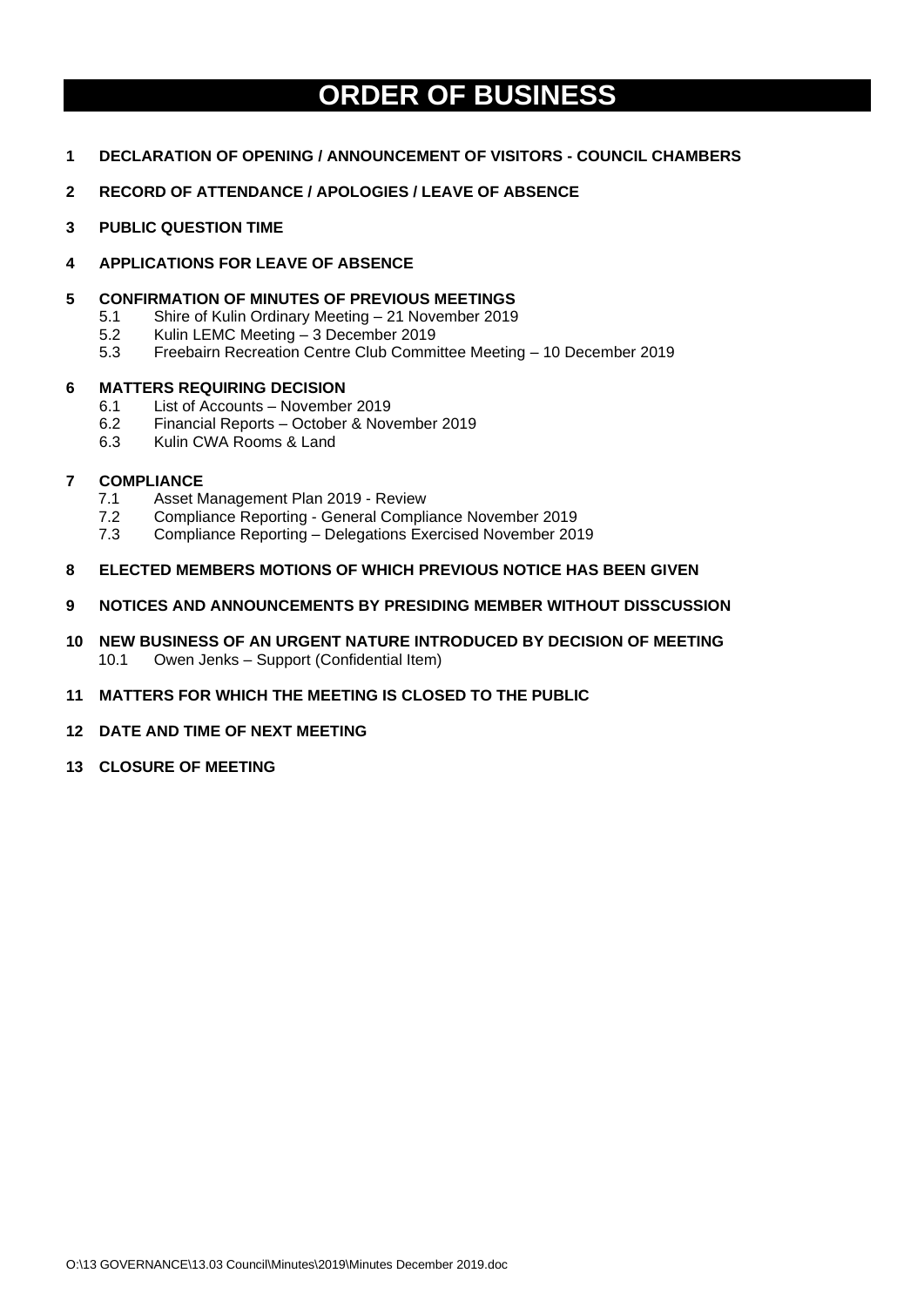# **Minutes of an Ordinary Meeting of Council held in the Council Chambers on Wednesday 18 December 2019 commencing at 1.00pm**

### **1. DECLARATION OF OPENING / ANNOUNCEMENT OF VISITORS** Graeme Robertson, Shire Freeman, in attendance.

## **2. RECORD OF ATTENDANCE/APOLOGIES/LEAVE OF ABSENCE**

| Attendance          |                                            |                     |
|---------------------|--------------------------------------------|---------------------|
| <b>BD</b> West      | President                                  | West Ward           |
| G Robins            | Deputy President                           | <b>Town Ward</b>    |
| R Bowey             | Councillor                                 | <b>Town Ward</b>    |
| L Varone            | Councillor                                 | East Ward           |
| <b>BP</b> Taylor    | Councillor                                 | <b>Central Ward</b> |
| <b>B</b> Smoker     | Councillor                                 | West Ward           |
| MS Lucchesi         | Councillor                                 | <b>Central Ward</b> |
| <b>JK Noble</b>     | Councillor                                 | <b>Town Ward</b>    |
| <b>RD Duckworth</b> | Councillor                                 | West Ward           |
| G Yandle            | <b>Chief Executive Officer</b>             |                     |
| J Hobson            | Manager of Works (from 1.30pm)             |                     |
| C Vandenberg        | Deputy Chief Executive Officer             |                     |
| N Thompson          | <b>Executive Support Officer / Minutes</b> |                     |

# **APOLOGIES**

Nil

**LEAVE OF ABSENCE**  Nil

### **3. PUBLIC QUESTION TIME**

Graeme Robertson addressed the meeting with information on the Kulin Hotel.

#### **4. APPLICATIONS FOR LEAVE OF ABSENCE** Nil

# **5. CONFIRMATION OF MINUTES OF PREVIOUS MEETINGS**

Shire of Kulin Ordinary Meeting – 21 November 2019

#### **01/1219**

**Moved Cr Varone Seconded Cr Smoker that the minutes of the Ordinary Council Meeting held on 21 November 2019 be confirmed as a true and correct record.**

**Carried 9/0**

*Agreed to alter resolution 06/1119 to include Roe Tourism delegates – Cr Bowey (proxy Cr Duckworth)*

Kulin LEMC Meeting – 3 December 2019

**02/1219**

**Moved Cr Duckworth Seconded Cr Varone that the minutes of the Kulin Local Emergency Management Committee Meeting held on 3 December 2019 be confirmed as a true and correct record.**

**Carried 9/0**

Freebairn Recreation Centre Club Committee Meeting – 10 December 2019

**03/1219**

**Moved Cr Taylor Seconded Cr Smoker that the minutes of the Freebairn Recreation Centre Club Committee Meeting held 10 December 2019 be confirmed a true and correct record.**

**Carried 9/0**

CEO made clarification in regard to Caravan Club weekend in March 2020 advising that FRC Manager will be seeking EOI's from local sporting groups to cater (FRC Committee not expected to cater).

### **DCEO Cassi Vandenberg left the Council Chambers at 1.33pm and returned at 1.41pm**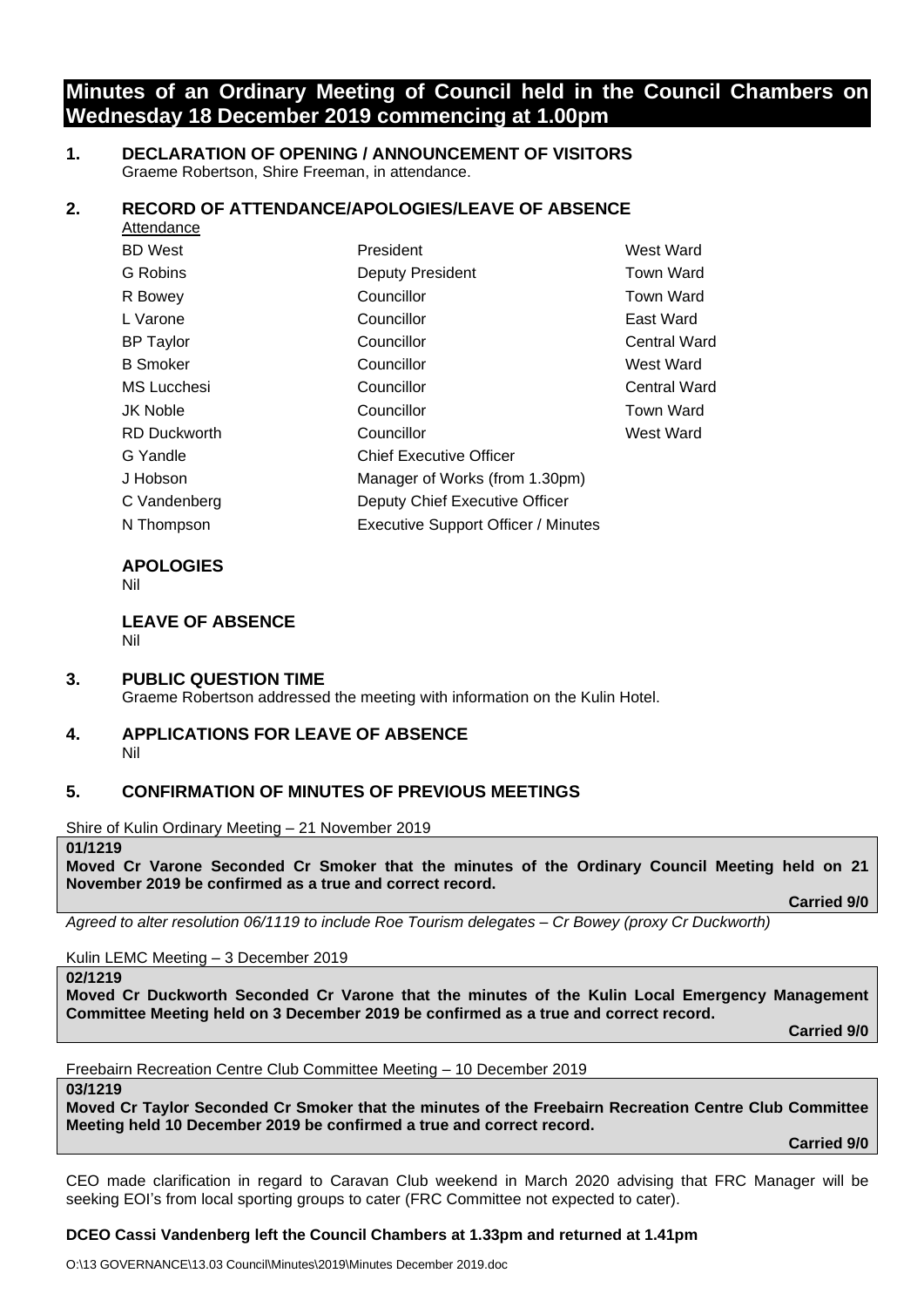# **6 MATTERS REQUIRING COUNCIL DECISION**

# **6.1 List of Accounts – November 2019**

**RESPONSIBLE OFFICER:** DCEO **FILE REFERENCE:** 12.06 **AUTHOR:** DCEO **STRATEGIC REFERENCE/S:** 12.01 **DISCLOSURE OF INTEREST:** Nil

#### **SUMMARY:**

Attached is the list of accounts paid during the month of November 2019 for Council's consideration.

**BACKGROUND & COMMENT:**

Nil

**FINANCIAL IMPLICATIONS:**

Nil

#### **STATUTORY AND PLANNING IMPLICATIONS:**

Regulation 34 of the Local Government (Financial Management) Regulations 1996 requires local governments to prepare each month a statement of financial activity reporting on the revenue and expenditure of funds for the month in question.

**POLICY IMPLICATIONS:**

Nil

**COMMUNITY CONSULTATION:**

Nil **WORKFORCE IMPLICATIONS:**

Nil

#### **OFFICER'S RECOMMENDATION:**

That November payments being cheque no.'s 255 - 256 (Trip), 423 (Trust), 37173 - 37182; EFT No's 15854 - 15998, DD7106.1 – DD7132.13 (Municipal), credit card payments, creditor payments, payroll and other vouchers from the Municipal Fund totalling \$632,113.55 be received.

### **VOTING REQUIREMENTS:**

Simple majority required.

#### **04/1219**

**Moved Cr Noble Seconded Cr Varone that November payments being cheque no.'s 255 - 256 (Trip), 423 (Trust), 37173 - 37182; EFT No's 15854 - 15998, DD7106.1 – DD7132.13 (Municipal), credit card payments, creditor payments, payroll and other vouchers from the Municipal Fund totalling \$632,113.55 be received. Carried 9/0**

# **6.2 Financial Reports – October & November 2019**

**RESPONSIBLE OFFICER:** DCEO **FILE REFERENCE:** 12.01 **AUTHOR:** DCEO **STRATEGIC REFERENCE/S:** 12.01 **DISCLOSURE OF INTEREST:** Nil

#### **SUMMARY:**

Attached are the financial reports for the periods ending 31 October 2019 and 30 November 2019.

**BACKGROUND & COMMENT:** Nil

### **FINANCIAL IMPLICATIONS:**

Nil

### **STATUTORY AND PLANNING IMPLICATIONS:**

Regulation 34 of the Local Government (Financial Management) Regulations 1996 requires local governments to prepare each month a statement of financial activity reporting on the revenue and expenditure of funds for the month in question.

## **POLICY IMPLICATIONS:**

Nil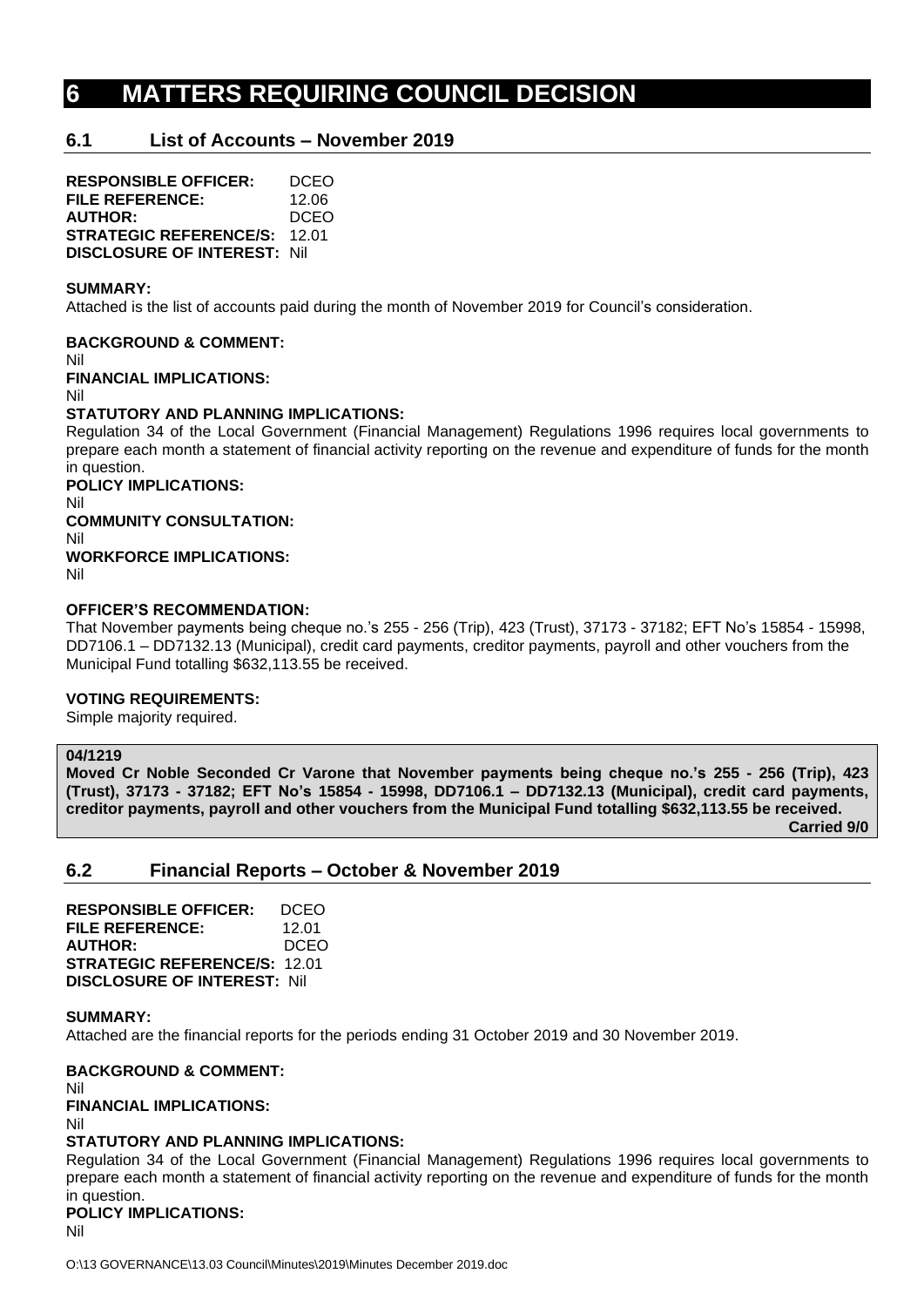#### **COMMUNITY CONSULTATION:** Nil

#### **WORKFORCE IMPLICATIONS:**

Nil

#### **OFFICER'S RECOMMENDATION:**

That Council endorse the monthly financial statements for the periods ending 31 October 2019 and 30 November 2019.

## **VOTING REQUIREMENTS:**

Simple majority required.

#### **05/1219**

**Moved Cr Bowey Seconded Cr Varone that Council endorse the monthly financial statements for the periods ending 31 October 2019 and 30 November 2019.**

**Carried 9/0**

## **6.3 Kulin CWA Rooms & Land**

| <b>NAME OF APPLICANT:</b>      | CEO      |
|--------------------------------|----------|
| <b>FILE REFERENCE:</b>         | 02.09.03 |
| <b>STRATEGIC REFERENCE/S:</b>  |          |
| <b>AUTHOR:</b>                 | CEO      |
| <b>DISCLOSURE OF INTEREST:</b> | Nil      |

#### **SUMMARY:**

Kulin CWA have written to Council confirming their plans for its building and its restoration. See attached letter, in which two requests are made:

- 1. CWA have asked the Shire for an indicative in-kind contribution to clear the block in the case of a major event causing the building to need to be demolished. Currently their insurance is determined by an indicative valuation of \$100,000 to clear the block. Should the Shire indicate that this could be undertaken for a significantly smaller amount then the insurance premium for CWA would likely reduce.
- 2. Approaching Council to vest the property in the Shire with the maintenance and management remaining the responsibility of the Kulin CWA branch.

### **BACKGROUND:**

In September 2016 a request by the General Secretary of the Country Women's Association of WA (Inc.) regarding the potential relinquishment of the Kulin CWA Rest Rooms and Crown Grant title on Johnson St, Kulin (Reserve Loc. 24388 Lot 4 2251 333A/83 C/T 1052/392) to be taken up by the Shire was put to Council. The outcome was to leave ownership with CWA HQ indicating that due to complications in transferring Lot 4 to the Shire no action be taken at this point.

In November last year Kulin CWA forwarded a request for maintenance assistance works relating to the CWA building. Council resolved to receive the letter and offered assistance with running storm water from the fence out onto the road (under the footpath). These works were completed in early 2019.

In May this year the Kulin CWA sent a letter apply for an allocation of funds in the 2019/20 budget to:

- Upgrade electrical installation to bring to current standards
- Remove, repair & replace entire floor
- Repairs to ceiling in main hall
- Repairs to cracks in walls
- Painting inside & out
- Drainage to prevent flooding under the building

During Council's budget deliberations funding was not allocated to the CWA for building repairs.

### **FINANCIAL IMPLICATIONS:**

To remove the rubble should such an instance occur the Shire indicates this could be done by Shire staff and equipment for an indicative nominal value of \$10,000 of in-kind works, however CWA would need to arrange various trades such as an electrician and plumber to terminate existing services, as well as asbestos removal contractor should any asbestos required to be removed.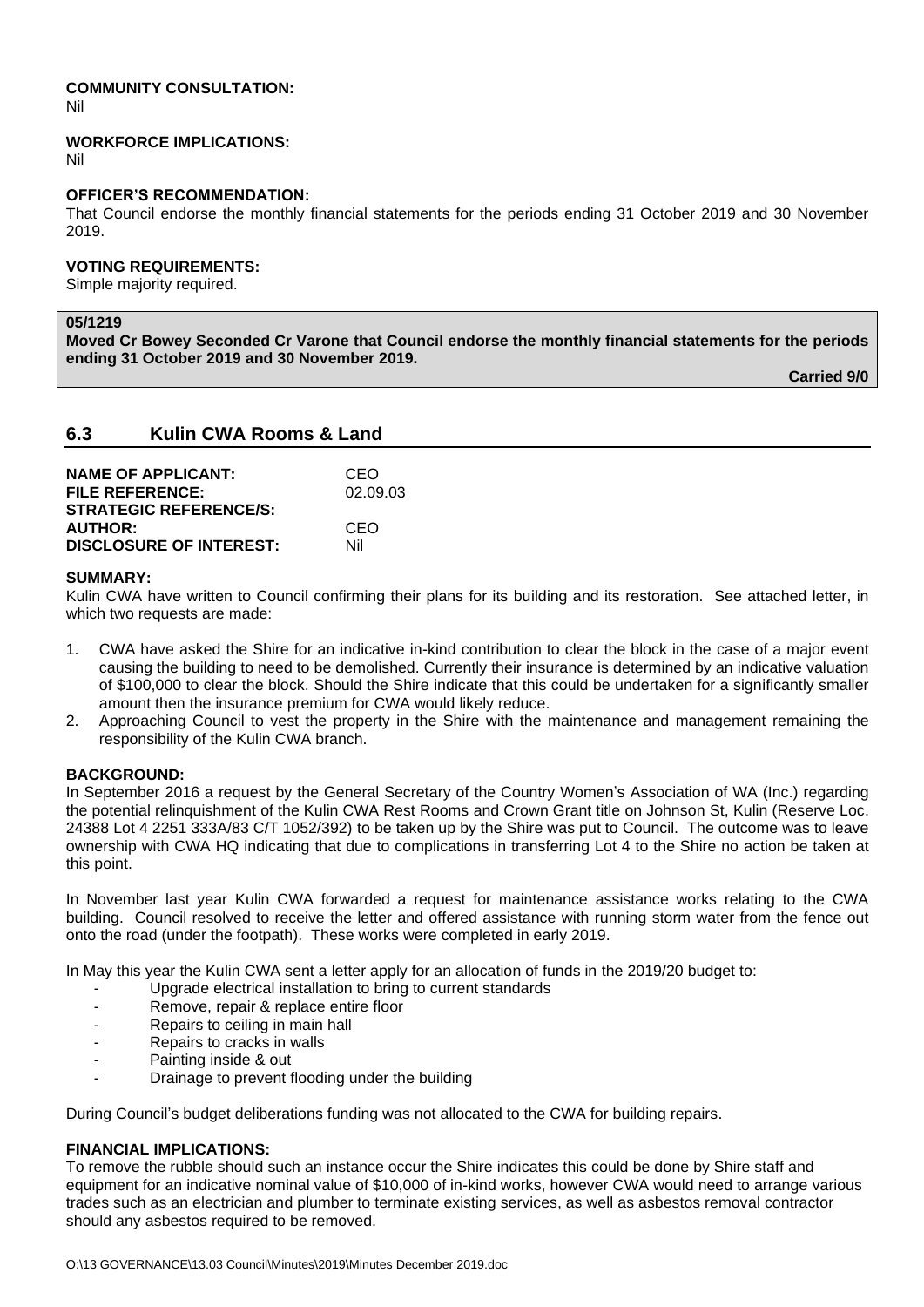#### **STATUTORY AND PLANNING IMPLICATIONS:**  Nil **POLICY IMPLICATIONS:** Nil **COMMUNITY CONSULTATION:** Nil **WORKFORCE IMPLICATIONS:** Nil

## **OFFICER'S RECOMMENDATION:**

#### **Officers Recommendation 1**

That Council, in the event of such a disaster resulting in the Kulin CWA building needing to be removed and the site cleared, agree to provide Shire staff and equipment to remove the rubble for an indicative nominal value of \$10,000 of in-kind works, however CWA would need to arranged various trades such as an electrician and plumber to terminate existing services, as well as asbestos removal contractor should any asbestos required to be removed.

#### **Officers Recommendation 2**

That Council is not prepared to accept the Kulin CWA property being vested in the Shire of Kulin.

#### **VOTING REQUIREMENTS:**

Simple majority required.

No mover or seconder for Officers Recommendation 1

# **Alternate motion**

**06/1219**

**Moved Cr Smoker Seconded Cr Robins that Council do not enter into any agreement with the Kulin CWA in regards to their correspondence requesting in kind works in case of a disaster resulting in the CWA building needing to be removed.**

**Carried 9/0**

#### **07/1219**

**Moved Cr Taylor Seconded Cr Varone that Council is not prepared to accept the Kulin CWA property being vested in the Shire of Kulin.**

**Carried 9/0**

# **7 COMPLIANCE**

# **7.1 Asset Management Plan 2019 - Review**

| <b>NAME OF APPLICANT:</b>          | CEO                                                                                                     |
|------------------------------------|---------------------------------------------------------------------------------------------------------|
| <b>RESPONSIBLE OFFICER:</b>        | CEO                                                                                                     |
| <b>FILE REFERENCE:</b>             | 12.11 Asset Management                                                                                  |
|                                    | <b>STRATEGIC REFERENCE/S:</b> Community Strategic Plan and Corporate Business Plan – Civic Leadership – |
|                                    | CL4.1.1 a: CEO KRA 3.5                                                                                  |
| <b>AUTHOR:</b>                     | CEO                                                                                                     |
| <b>DISCLOSURE OF INTEREST: Nil</b> |                                                                                                         |

#### **SUMMARY:**

To undertake a review of the Shire of Kulin Asset Management (AMP) 2013, as is required under the Local Government Act 1995.

### **BACKGROUND & COMMENT:**

To achieve its strategic objectives the Shire aims to manage its assets over their lifecycle within an asset management framework that takes into consideration the community's service expectations. The key elements of asset management are:

- Providing a defined level of service and monitor performance;
- Managing the impact of growth or decline through demand management and infrastructure investment:
- Taking a 'whole of life' approach to developing cost-effective management strategies for the long term that meet defined levels of service; Identifying, assessing and appropriately controlling risks; and
- Maintaining a long term financial plan which identifies required expenditure and how it will be funded.

The Shire engaged Talis Consultants to undertake a review of the AMP 2013.

O:\13 GOVERNANCE\13.03 Council\Minutes\2019\Minutes December 2019.doc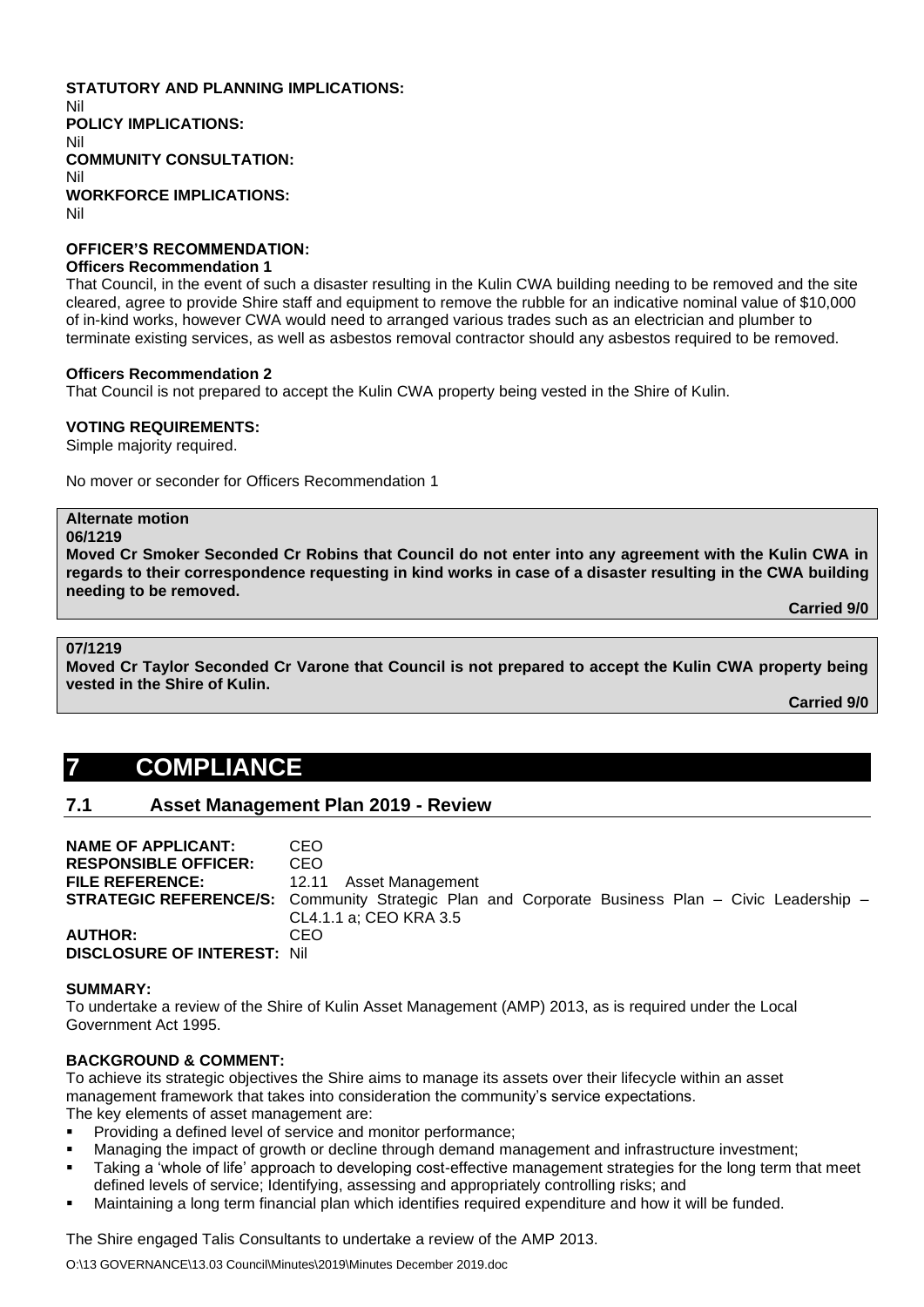The scope of the AMP was broken into 2 stage and encompasses:

- Stage 1 Review of Asset Management Plan (2013)
	- Associated Documentation
		- Road Revaluation August 2018
		- Review document
			- Updated Report with New Template
			- Reflect latest valuation numbers
			- Identify risks / issues with existing plan to address in 2019/20
		- Present to
			- Council Forum Wednesday 20th June 2019 (not required).
			- Council Meeting Wednesday 17th July 2019.
		- Deliverable
			- Stage 1 AMP Updated to reflect current asset values and identified improvement plan
- Stage 2 Updated Asset Management Plan 2020
	- Updated AMP document
		- **Robust review**
		- Revaluation of all asset classes
		- Address risks / issues in June 2019 Review.
		- Long Term Financial Plan
			- **Review**
			- Updated document in consultation with Council
			- Council Workshop October 2019 Forum (tentative)
	- Present to
		- February 2020 Council Forum.
		- April 2020 Council Meeting.
	- **Deliverable** 
		- Stage 2 AMP updated to consider risks/improvements from Stage 1.

Talis presented an overview of AMP - Stage 1 review at the July 2019 Council Forum. This included:

- Review of AMP 2013
- Overview of updated AMP- Stage 1.
- Outline of key requirements as part of AMP Stage 2 update process.

Key details outlined in the AMP - Stage 1 Report are:

This plan covers those infrastructure and other assets that provide the following services:

- **■** Transportation
- Housing
- **Community Amenity**
- **Recreation**
- **Governance**

### **STATUTORY AND PLANNING IMPLICATIONS:**

Local governments are required to adopt Community Strategic Plans under S5.56 (1) of the *Local Government Act 1995*. Regulations made under S5.56 (2) require the local governments to review the plans every 4 years, and that process of review is to include community engagement and consultation.

Local Government Act 1995 & Local Government (Administration) Regulations 1996

Division 3 - Planning for the future 19C. Planning for the future: strategic community plans — s. 5.56

*(1) A local government is to ensure that a strategic community plan is made for its district in accordance with this regulation in respect of each financial year after the financial year ending 30 June 2013.*

*(2) A strategic community plan for a district is to cover the period specified in the plan, which is to be at least 10 financial years.*

*(3) A strategic community plan for a district is to set out the vision, aspirations and objectives of the community in the district.*

*(4) A local government is to review the current strategic community plan for its district at least once every 4 years.*

*(5) In making or reviewing a strategic community plan, a local government is to have regard to:-*

(a) the capacity of its current resources and the anticipated capacity of its future resources; and

*(b) strategic performance indicators and the ways of measuring its strategic performance by the application of those indicators; and*

*(c) demographic trends.*

*(6) Subject to subregulation (9), a local government may modify its strategic community plan, including extending the period the plan is made in respect of.*

*(7) A council is to consider a strategic community plan, or modifications of such a plan, submitted to it and is to determine\* whether or not to adopt the plan or the modifications.*

*\*Absolute majority required.*

O:\13 GOVERNANCE\13.03 Council\Minutes\2019\Minutes December 2019.doc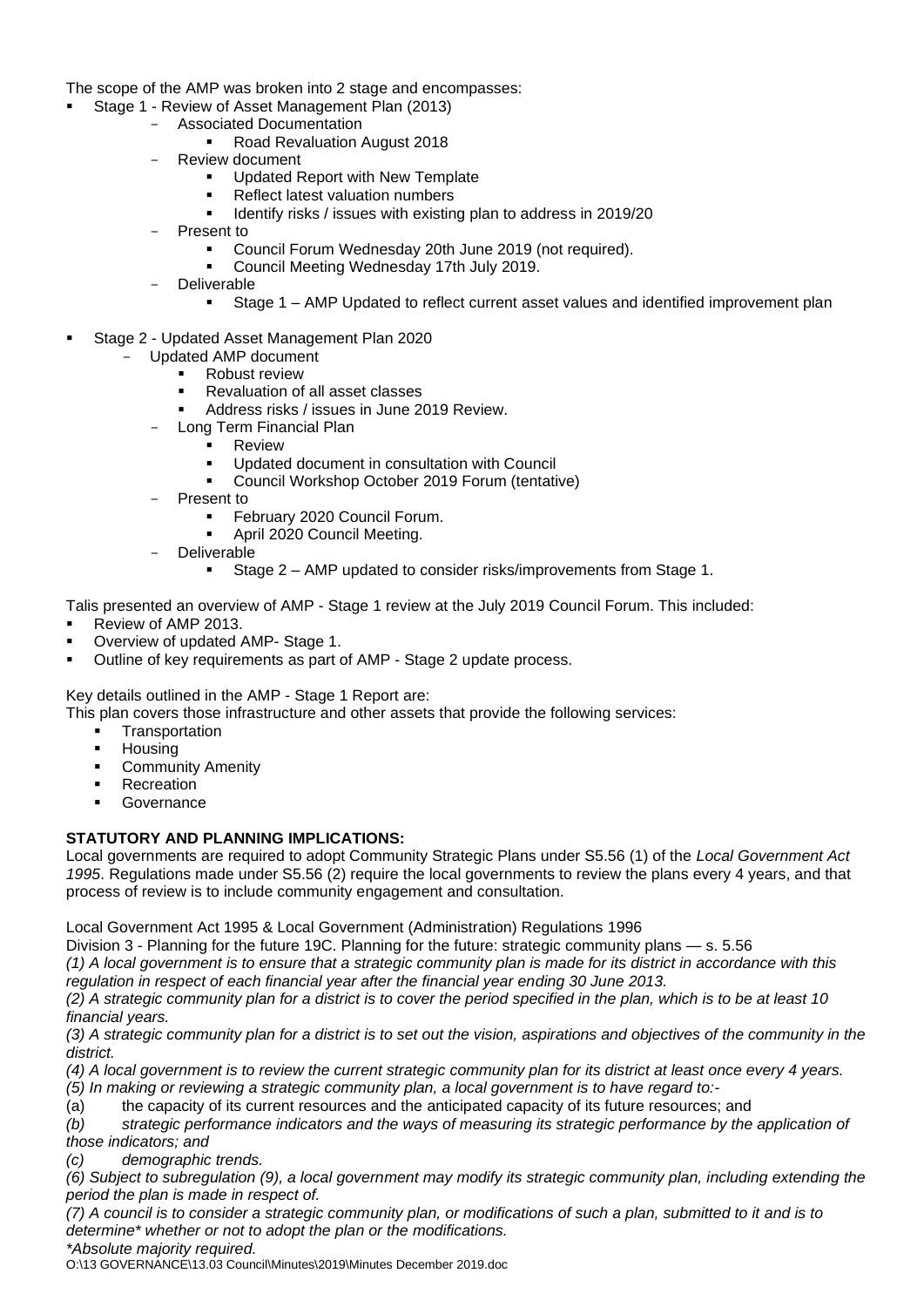*(8) If a strategic community plan is, or modifications of a strategic community plan are, adopted by the council, the plan or modified plan applies to the district for the period specified in the plan.*

*(9) A local government is to ensure that the electors and ratepayers of its district are consulted during the development of a strategic community plan and when preparing modifications of a strategic community plan. (10) A strategic community plan for a district is to contain a description of the involvement of the electors and ratepayers of the district in the development of the plan or the preparation of modifications of the plan.*

*19DA. Planning for the future: corporate business plans — s. 5.56*

*(1) A local government is to ensure that a corporate business plan is made for its district in accordance with this regulation in respect of each financial year after the financial year ending*

*(2) A corporate business plan for a district is to cover the period specified in the plan, which is to be at least 4 financial years.*

*(3) A corporate business plan for a district is to —*

*(a)set out, consistently with any relevant priorities set out in the strategic community plan for the district, a local government's priorities for dealing with the objectives and aspirations of the community in the district; and*

*(b) govern a local government's internal business planning by expressing a local government's priorities by reference to operations that are within the capacity of the local government's resources; and*

*(c) develop and integrate matters relating to resources, including asset management, workforce planning and longterm financial planning.*

*(4) A local government is to review the current corporate business plan for its district every year.*

*(5) A local government may modify a corporate business plan, including extending the period the plan is made in*  respect of and modifying the plan if required because of modification of the local government's strategic community *plan.*

*(6) A council is to consider a corporate business plan, or modifications of such a plan, submitted to it and is to determine\* whether or not to adopt the plan or the modifications.*

*\*Absolute majority required.*

*(7) If a corporate business plan is, or modifications of a corporate business plan are, adopted by the council, the plan or modified plan applies to the district for the period specified in the plan.*

As per key recommendations outlined by the Shire's Auditor in the 2017/18 Annual Financial Report the "current Asset Management Plan and Long-term financial plan were prepared in financial year ended 2014. Asset Management Plan was scheduled for review in financial year ended 2018 and this has not yet been completed. Also, the Long-term financial plan is not being reviewed on a regular basis." As such a review of the Asset Management Plan and Long-Term Financial Plan is required in 2018/19 to ensure it is up to date.

This report constitutes the initial stage of the process required with regard to review of both the AMP and LFP for 2018/19 to be concluded in 2019/20.

### **POLICY IMPLICATIONS:**

Nil

### **FINANCIAL IMPLICATIONS:**

The assets covered by this Asset Management Plan (AMP) and their replacement value are list below with a total replacement value of approximately \$160M.

| <b>Asset Category</b>                               | <b>Replacement Value</b> |             |  |
|-----------------------------------------------------|--------------------------|-------------|--|
| Roads                                               | \$                       | 118,015,819 |  |
| <b>Footpaths</b>                                    | \$                       | 1,094,950   |  |
| <b>Recreation</b>                                   | \$                       | 4,002,172   |  |
| Other                                               | \$                       | 1,189,888   |  |
| <b>Buildings &amp; Other</b><br><b>Construction</b> | \$                       | 30,242,944  |  |
| <b>Furniture &amp; Equipment</b>                    | \$                       | 170,546     |  |
| <b>Plant &amp; Equipment</b>                        | \$                       | 3,285,349   |  |
| <b>Motor Vehicle</b>                                | \$                       | 1,241,151   |  |
| <b>Total Replacement Value</b>                      | S                        | 159,242,819 |  |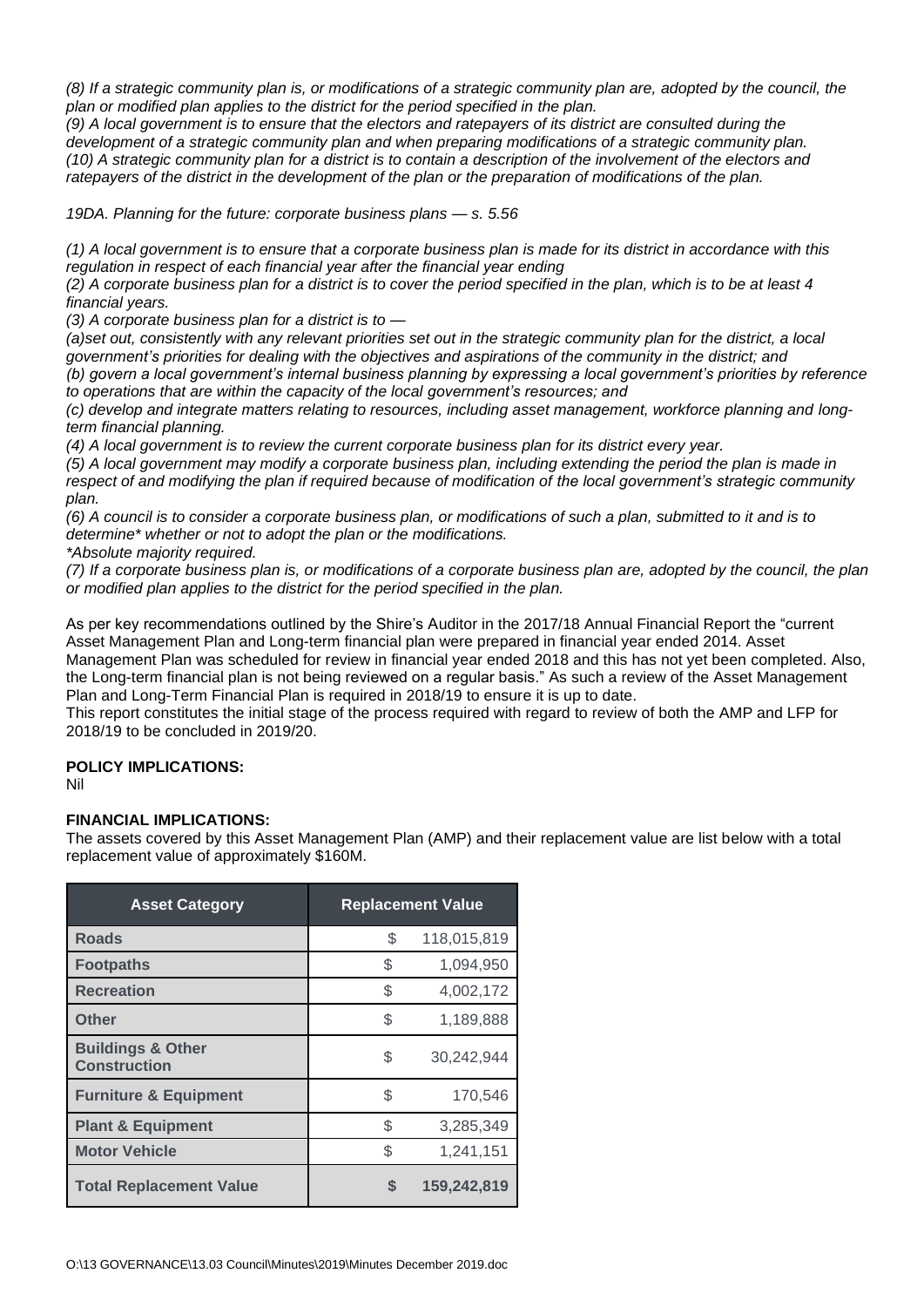The Shire's infrastructure assets are revalued on a 3 yearly cycle to determine gross replacement cost and the value lost through asset deterioration through use. The value of assets recorded in the asset register and their estimate depreciable amounts as at 30 June 2018 covered by this asset management plan is shown below. Assets were last revalued at 30 June 2018. Assets are valued at fair value. The assets have an estimated annual depreciation value of \$3.6M, which is a good indicator of likely annual renewal expenditure requirements.

| Category                                            | Replacement<br>Cost(5) | <b>Depreciable</b><br>Amount (\$) |             | <b>Depreciated</b><br>Replacement Cost (\$) |             | <b>Annual Depreciation</b><br>(5) |           |
|-----------------------------------------------------|------------------------|-----------------------------------|-------------|---------------------------------------------|-------------|-----------------------------------|-----------|
| <b>Roads</b>                                        | Ś.<br>118,015,819      | \$                                | 81,197,781  | \$                                          | 75,380,324  | \$                                | 2,366,640 |
| <b>Footpaths</b>                                    | 1,094,950              | \$                                | 1,094,950   | \$                                          | 1,094,950   | \$                                | 40,418    |
| <b>Recreation</b>                                   | 4,002,172              | \$                                | 4,002,172   | \$                                          | 4,002,172   | \$                                | 146,413   |
| <b>Other</b>                                        | 1,189,888              | \$                                | 1,189,888   | \$                                          | 1,189,888   | \$                                | 24,677    |
| <b>Buildings &amp; Other</b><br><b>Construction</b> | 30,242,944             | \$                                | 30,242,944  | \$                                          | 30,242,944  | \$                                | 469,651   |
| <b>Furniture &amp; Equipment</b>                    | 170,546                | \$                                | 170,546     | \$                                          | 170,546     | \$                                | 27,263    |
| <b>Plant &amp; Equipment</b>                        | 3,285,349              | \$                                | 3,285,349   | \$                                          | 3,285,349   | \$                                | 433,500   |
| <b>Motor Vehicle</b>                                | 1,241,151              | \$                                | 1,241,151   | \$                                          | 1,241,151   | \$                                | 112,773   |
| <b>Grand Total</b>                                  | 159,242,819            | \$                                | 159,242,819 | \$                                          | 116,607,324 | \$                                | 3,621,335 |

The AMP articulates the Long-Term Financial Plan planned future Capital Expenditure including renewal, new / upgraded as well as disposal of assets expenditure to be approximately \$2.4M, which is also compared against the required AMP Capital Expenditure that outlines the estimated renewal expenditure required to cover depreciation to be \$3.6M as summarised in table below:

| Capital Expenditure | Renewal Expenditure | New Expenditure          | Disposal | Total     |  |
|---------------------|---------------------|--------------------------|----------|-----------|--|
| <b>LTFP Planned</b> | \$2,051,587         | 315,965                  | 40,000   | 2,407,552 |  |
| <b>AMP Required</b> | \$3,643,415         | $\overline{\phantom{a}}$ | -        | 3,643,415 |  |

The Asset Renewal Funding Ratio is the most important indicator and reveals that over the next 10 years of the forecasting that we will have 56% of the funds required for the optimal renewal and replacement of assets.

Historical levels of operations and maintenance expenditure have provided the "default" current level of service for roads, which is approximately \$1.6M annually. For the purposes of the plan it is assumed that this expenditure is adequate. The AMP also articulates what the Long-Term Financial Plan predicts to be the future O&M expenditure to be \$1.6M as well as the required expenditure to be \$1.6M as summarised in table below:

| <b>O&amp;M Expenditure</b> | <b>Operations</b><br><b>Expenditure</b> |         | <b>Maintenance</b><br><b>Expenditure</b> |         | <b>Total O&amp;M</b><br><b>Expenditure</b> |           |
|----------------------------|-----------------------------------------|---------|------------------------------------------|---------|--------------------------------------------|-----------|
| <b>Historical Actual</b>   |                                         | 604,859 |                                          | 981,460 |                                            | 1,586,319 |
| <b>LTFP Predicted</b>      |                                         | 610,322 |                                          | 994,572 |                                            | 1,604,894 |
| <b>AMP Required</b>        |                                         | 610,322 |                                          | 994,572 |                                            | 1,604,894 |

Combining all this information together provides an overview of the projected outlay for annual planned, required and available expenditure and income for Council moving forward. The projected outlays necessary to provide the services covered by this AMP includes operations, maintenance, renewal and upgrade of existing assets for the coming 10-year planning period is \$52,483,094 or \$5,248,309 on average per year.

O:\13 GOVERNANCE\13.03 Council\Minutes\2019\Minutes December 2019.doc Estimated available funding for the coming 10-year period is \$40,124,464 or \$4,012,446 on average per year which is 76% of the cost to provide the service. This is a funding shortfall of \$1,235,863 on average per year.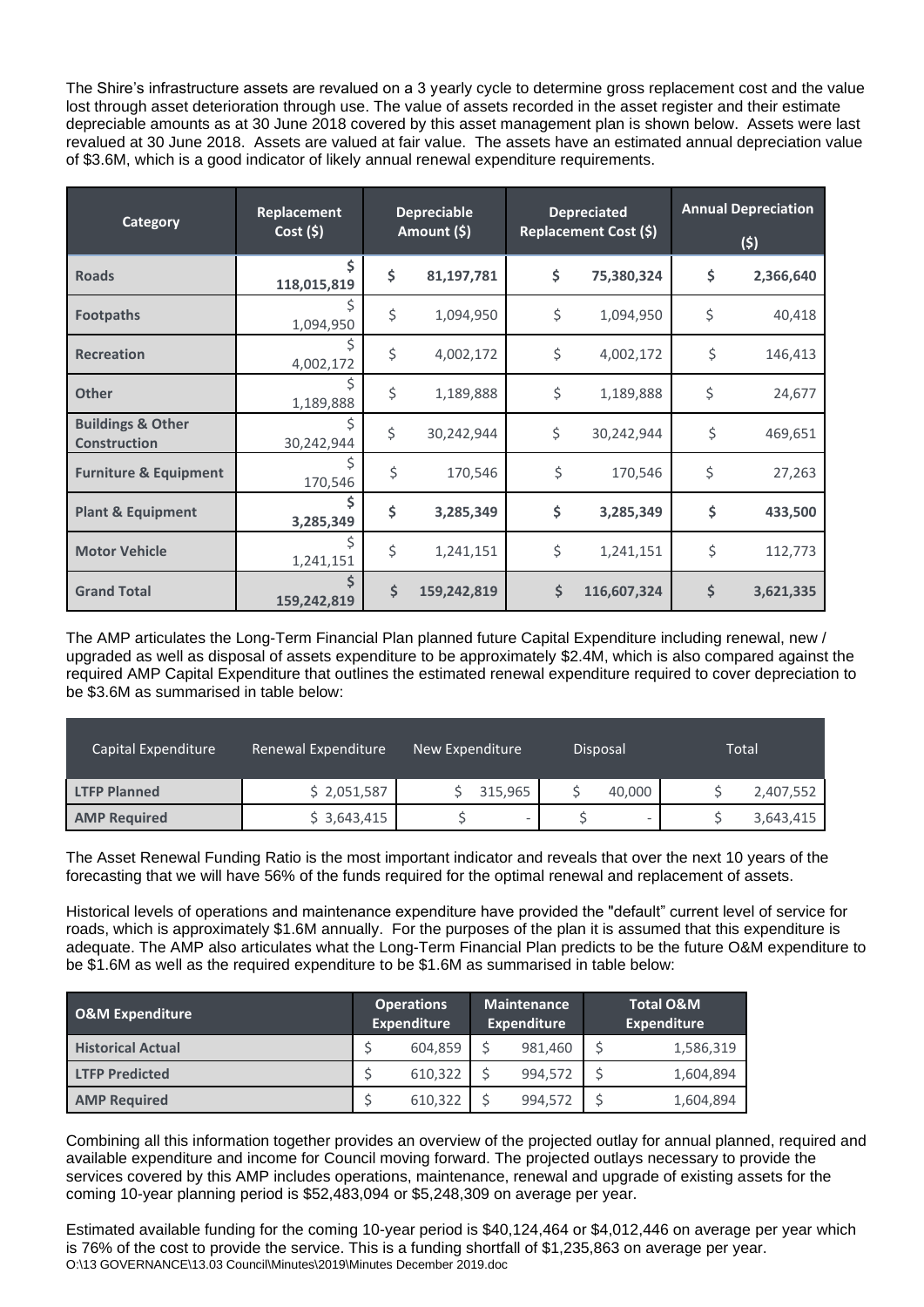This is summarised in the table below:

|                                    | <b>Total O&amp;M Expenditure</b> |           | <b>Total Capital Expenditure</b> |           | <b>Total Expenditure</b> |           |  |
|------------------------------------|----------------------------------|-----------|----------------------------------|-----------|--------------------------|-----------|--|
| <b>LTFP Planned</b>                |                                  | 1,604,894 |                                  | 2,407,552 |                          | 4,012,446 |  |
| <b>AMP Required</b>                |                                  | 1,604,894 |                                  | 3,643,415 |                          | 5,248,309 |  |
| <b>Shortfall</b><br>$(AMP - LTFP)$ |                                  | 1,000,106 |                                  | 1,275,863 |                          | 1,235,863 |  |

#### **COMMUNITY CONSULTATION:**

Nil for Stage 1 Review. Council consultation as outlined in this report.

#### **WORKFORCE IMPLICATIONS:**

Nil

#### **OFFICER'S RECOMMENDATION:**

That Council:

- 1. Receive the updated document entitled Shire of Kulin Asset Management Plan (December 2019);
- 2. Acknowledge that this report for the Asset Management Plan Stage 1 satisfies the intent of review process;
- 3. Endorse the process proposed for the Asset Management Plan Stage 2 review to be undertaken during the 2019/20 financial year.

#### **VOTING REQUIREMENTS:**

Simple majority.

#### **08/1219**

**Moved Cr Lucchesi Seconded Cr Robins that Council:**

- **1. Receive the updated document entitled Shire of Kulin Asset Management Plan (December 2019);**
- **2. Acknowledge that this report for the Asset Management Plan - Stage 1 satisfies the intent of review process;**
- **3. Endorse the process proposed for the Asset Management Plan - Stage 2 review to be undertaken during the 2019/20 financial year.**

**Carried 9/0**

**Freeman Robertson left the Council Chambers at 2.36pm**

# **7.2 Compliance Reporting – General Compliance November 2019**

**NAME OF APPLICANT:** CEO **RESPONSIBLE OFFICER:** CEO **FILE REFERENCE:** 12.05 Compliance 12.06 – Accounting Compliance **STRATEGIC REFERENCE/S:** CBP 4.1 Civic Leadership, 4.1.8 Compliance methods **AUTHOR:** CEO **DISCLOSURE OF INTEREST:** Nil

#### **SUMMARY:**

This report addresses General and Financial Compliance matters for November 2019. This process is not definitive, each month additional items and/or actions may be identified that are then added to the monthly checklist. Items not completed each month e.g. quarterly action - will be notations.

The report provides a guide to the compliance requirements being addressed as part of staff workloads and demonstrates the degree of internal audit being completed.

#### **BACKGROUND & COMMENT:**

The Compliance team and works staff commence the monthly compliance effort immediately after the Shire meeting each month. At that time, the Executive Support Officer will email the assigned staff member their compliance requirements for the coming month. As the month progresses, staff in conjunction with their manager, the CEO or DCEO will determine the extent of work/action needed to complete items. During Agenda week, the Compliance Team again meets to ensure the monthly report/list is reviewed and that compliance items are completed. In preparing the Agenda report, the CEO or DCEO will sign off on completed items.

O:\13 GOVERNANCE\13.03 Council\Minutes\2019\Minutes December 2019.doc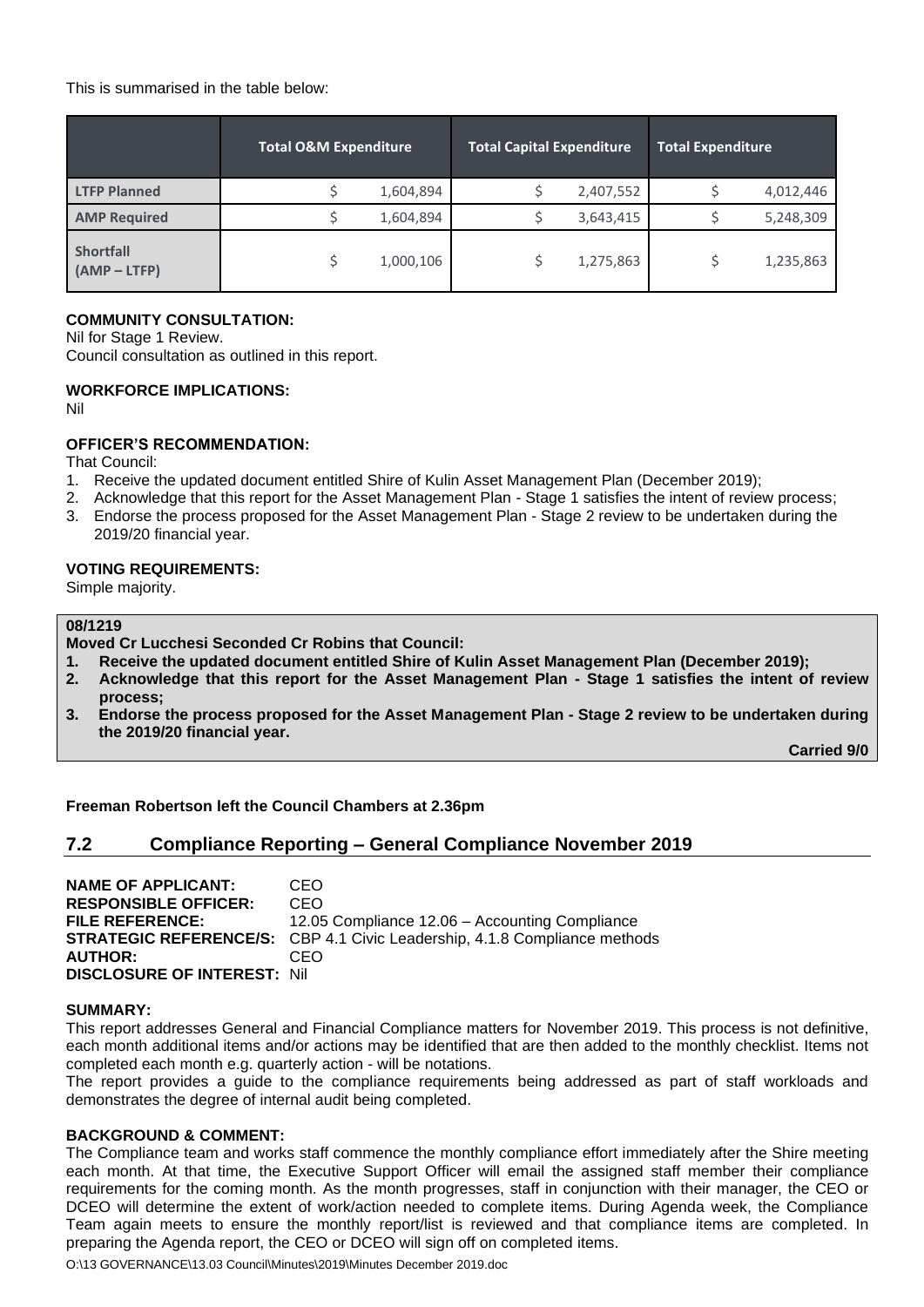Prior month items not completed previously will be reported in the following month so Council remains aware.

Outstanding May 2019 Review of Equal Opportunity Employment Plan – *drafted likely February agenda item* Outstanding June 2019 Staff Performance Reviews & KRA's – *only 1 to be completed* Outstanding July Disability Access and Inclusion Plan Review LEMC Reporting Outstanding September Occupational Health & Safety Meeting – *held 12 December*  Outstanding October Annual Financial Report and Audit Report – *information with Auditor* Conduct Fire Training Day *– as per LEMC minutes*

#### **FINANCIAL IMPLICATIONS:**

In terms of meeting compliance - normal administration expense. There may be items that require additional administrative effort to complete or require external assistance to resolve. In those cases, individual financial implications will be reported.

#### **STATUTORY AND PLANNING IMPLICATIONS:**

Nil

**POLICY IMPLICATIONS:**

Identified as necessary – this report Nil

**COMMUNITY CONSULTATION:**

Nil

**WORKFORCE IMPLICATIONS:**

Nil

#### **OFFICER'S RECOMMENDATION:**

That Council receive the General & Financial Compliance Report for November 2019 and note the matters of noncompliance.

### **VOTING REQUIREMENTS:**

Simple majority required.

#### **09/1219**

**Moved Cr Duckworth Seconded Cr Taylor that Council receive the General & Financial Compliance Report for November 2019 and note the matters of non-compliance.**

**Carried 9/0**

# **7.2 Compliance Reporting – Delegations Exercised – November 2019**

**NAME OF APPLICANT:** CEO **RESPONSIBLE OFFICER:** CEO FILE REFERENCE: 12.05 - Compliance **STRATEGIC REFERENCE/S:** CBP 4.1 Civic Leadership, 4.1.8 Compliance methods **AUTHOR:** CEO **DISCLOSURE OF INTEREST:** Nil

#### **SUMMARY:**

To report back to Council actions performed under delegated authority for the period ending 31 October 2019.

To provide a comprehensive report listing of the delegations able to be exercised following adoption of a more substantial array of delegations in June 2017.

#### **BACKGROUND & COMMENT:**

This report is prepared for Council detailing actions performed under delegated authority by the respective officers under each of the delegation headings: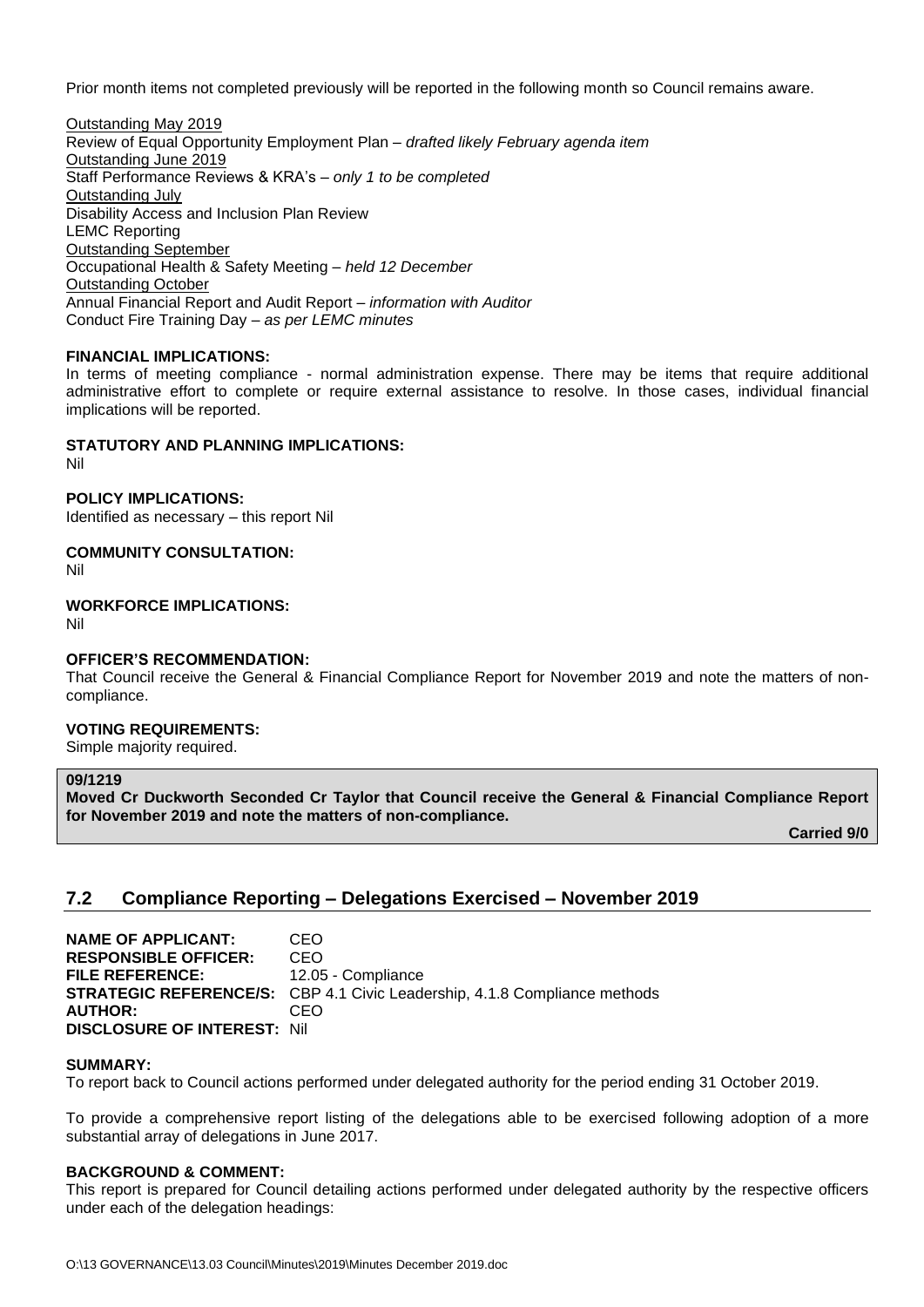|                  | <b>ADMINISTRATION</b>                                      |                                           |
|------------------|------------------------------------------------------------|-------------------------------------------|
|                  | <b>Policy Delegation</b>                                   | <b>Officers</b>                           |
| A1               | Acting Chief Executive Officer                             | (CEO)                                     |
| A2               | Agreements for Payments of Debts to Council                | (CEO/DCEO)                                |
| A3               | <b>Casual Hirer's Liability</b>                            | (CEO)                                     |
| A4               | <b>Complaint Handling</b>                                  | (CEO)                                     |
| A5               | Fees & Charges - Discounts                                 | (CEO/DCEO/MW/MLS/CRC)                     |
| A6               | <b>Investment of Surplus Funds</b>                         | (CEO/DCEO)                                |
| А7               | IT & Social Media - Use of                                 | (CEO)                                     |
| A8               | Legal Advice, Representation & Cost Reimbursement          | (CEO)                                     |
| A9               | Payments from Municipal and Trust Funds                    | (CEO-to numerous staff - purchase orders) |
| A10              | Use of Common Seal                                         | (CEO)                                     |
| A11              | <b>Writing Off Debts</b>                                   | (CEO)                                     |
| A12              | Housing                                                    | (CEO)                                     |
| A13              | Procedure for Unpaid Rates Finance                         | (CEO)                                     |
|                  | <b>GOVERNANCE</b>                                          |                                           |
| G <sub>1</sub>   | Applications for Planning Consent                          | (CEO)                                     |
| G2               | <b>Building Licences and Swimming Pools</b>                | (EHO/Building Surveyor)                   |
| G3               | Cemeteries Act 1986                                        | (CEO)                                     |
| G4               | Health Act 1911 Provisions                                 | (EHO)                                     |
|                  | <b>HUMAN RESOURCES</b>                                     |                                           |
| H1               | <b>Grievance Procedures</b>                                | (CEO)                                     |
|                  | <b>COMMUNITY SERVICES</b>                                  |                                           |
| CS <sub>1</sub>  | Bushfire Control - Shire Plant for Use of                  | (CEO)                                     |
| CS <sub>2</sub>  | <b>Bushfire Control - Plant Use for Adjoining Shires</b>   | (CEO)                                     |
| CS <sub>3</sub>  | Bushfire Prohibited / Restricted Burning Periods - Changes | (Shire President/CEO)                     |
| CS4              | <b>Bushfire Training Administration</b>                    | (CEO)                                     |
| CS <sub>5</sub>  | Cat Ownership Limit - Cat Control                          | (CEO)                                     |
| CS <sub>6</sub>  | Dog Control - Attacks                                      | (CEO)                                     |
| CS7              | Dog Ownership Limit - Dog Control                          | (CEO)                                     |
| CS <sub>8</sub>  | Sea Containers Use of - Town Planning                      | (CEO)                                     |
| CS <sub>9</sub>  | <b>Second Hand Dwellings</b>                               | (CEO)                                     |
| <b>CS10</b>      | <b>Temporary Accommodation</b>                             | (CEO)                                     |
| <b>CS11</b>      | Unauthorised Structures - Building Control                 | (CEO)                                     |
| <b>CS13</b>      | Freebairn Recreation Club Committee                        | (FRC Club Committee)                      |
| CS <sub>14</sub> | Kulin Child Care Centre Management Committee               | (KCCC Mgmt. Committee)                    |
| <b>CS15</b>      | <b>General - Community Services Practices</b>              | (CEO)                                     |
| <b>CS20</b>      | Seed Collection                                            | (CEO)                                     |
| <b>WORKS</b>     |                                                            |                                           |
| W1               | <b>Gravel Supplies</b>                                     | (MW)                                      |
| W <sub>2</sub>   | Roads - Clearing                                           | (CEO)                                     |
| W3               | Roads - Damage to                                          | (MW)                                      |
| W4               | Roads - Roadside Markers - Management of                   | (MW)                                      |
| W <sub>5</sub>   | Stormwater Drainage                                        | (MW)                                      |
| W6               | <b>Street Trees</b>                                        | (CEO)                                     |
| W7               | Streetscape - Improvements                                 | (CEO)                                     |
| W8               | Roadside Burning                                           | (MW)                                      |
| W9               | <b>Temporary Road Closures</b>                             | (MW)                                      |
| W10              | General - Works Practices Approvals                        |                                           |

### **COMMENT:**

The following details the delegations exercised within the Shire relative to the delegated authority for the month of October 2019 and are submitted to Council for information (excluding delegations under A9, Payments – refer to individual order and payment listed in Accounts paid).

## **C.2 Bushfire Control – Plant Use for Adjoining Shires**

Kondinin Fire 7 December – Dozer (Low Loader) and Water Truck

### **G.2 Building Licences and Swimming Pools**

Hyden Sheds & Garages – Shed at Lot 4 Luke Price St Pingaring Kulbiz Pty Ltd – Occupancy Certificate Permit – Café 51 Johnston St Kulin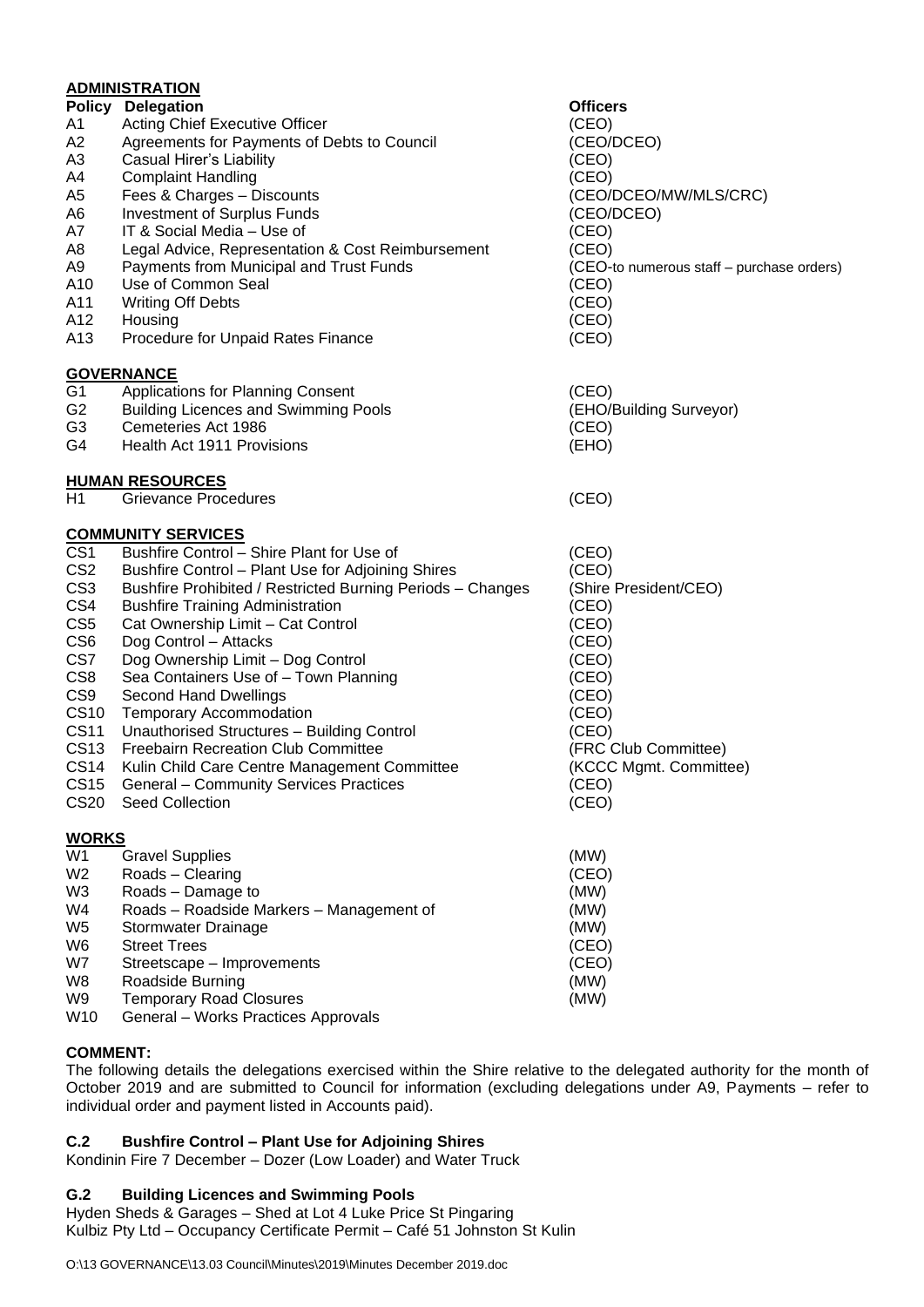#### **STATUTORY ENVIRONMENT:**

*Building Act 2011 Bushfires Act 1954 Cemeteries Act 1986 Health (Asbestos) Regulations 1992; Health (Miscellaneous Provisions) Act 1911; Local Government Act 1995 Public Health Act 2016 Shire of Kulin TPS2 Town Planning Development Act Town Planning Scheme Trustees Act, Part III, Criminal Procedure Act 2004;*

#### **FINANCIAL IMPLICATIONS:**

Nil in terms of exercising delegation and reporting to Council though there may be financial implications in the case of each delegation exercised.

#### **STATUTORY AND PLANNING IMPLICATIONS:**

Sections 5.18 and 5.46 of the Local Government Act 1995

#### **POLICY IMPLICATIONS:**

There are no known policy implications relating to this report.

#### **COMMUNITY CONSULTATION:**

Nil

### **WORKFORCE IMPLICATIONS:**

Nil

### **OFFICER'S RECOMMENDATION:**

That Council receive the Delegation Exercised Report for November 2019.

#### **VOTING REQUIREMENTS:**

Simple majority required.

#### **10/1219**

**Moved Cr Smoker Seconded Cr Taylor that Council receive the Delegation Exercised Report for November 2019.**

**Carried 9/0**

# **8 ELECTED MEMBERS MOTIONS OF WHICH PREVIOUS NOTICE HAS BEEN GIVEN**

Nil

# **9 NOTICES AND ANNOUNCEMENTS BY PRESIDING MEMBER WITHOUT DISCUSSION**

Nil